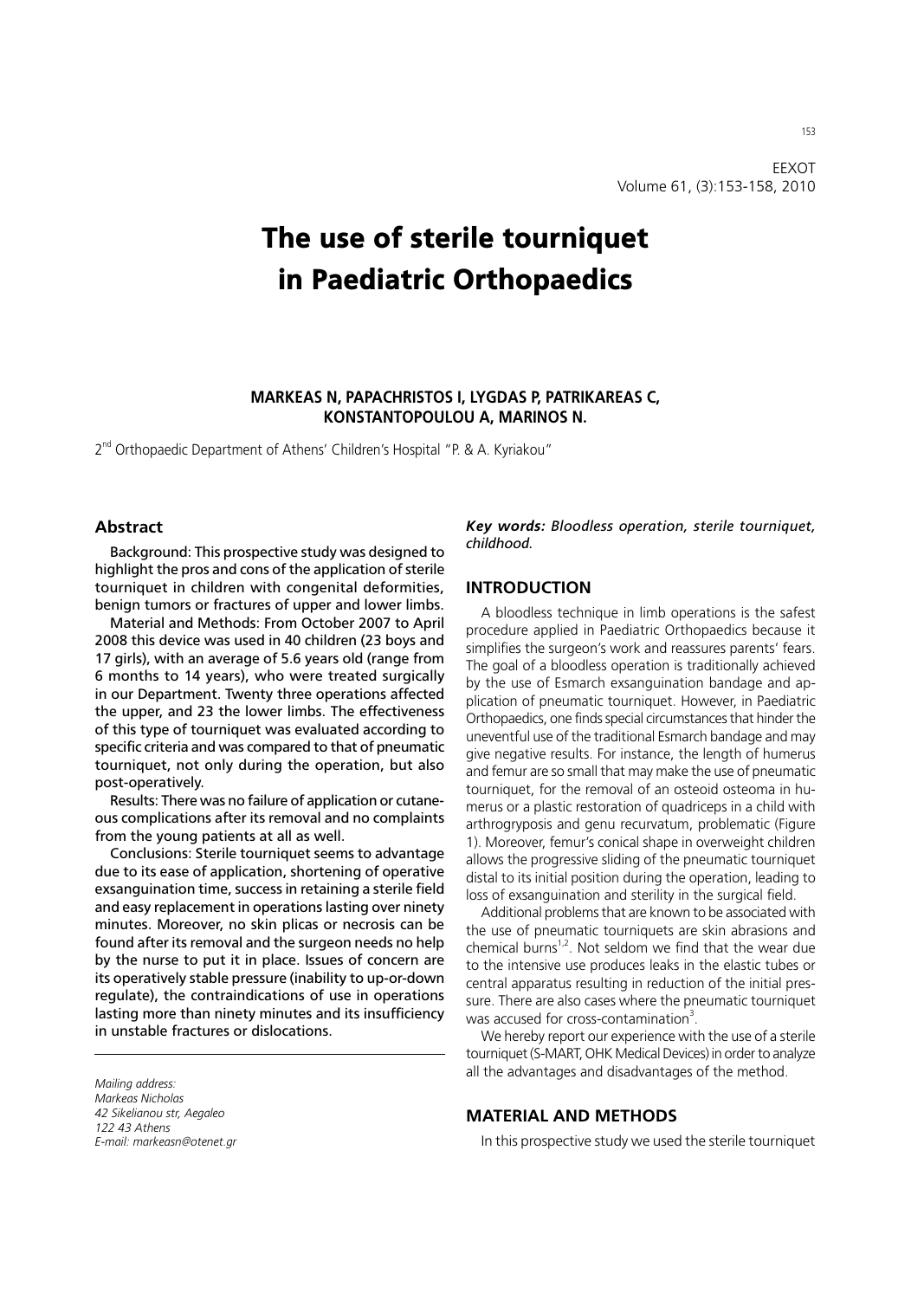

Figure 1. Femur's length is so small that makes the use of pneumatic tourniquet, for plastic restoration of quadriceps in a child with arthrogryposis and genu recurvatum, problematic.

in operations of upper and lower limbs in infants and children that were hospitalized in our Department from October 2007 to April 2008. Forty children (23 boys and 17 girls) suffering from congenital deformities, benign tumors or fractures in limbs were submitted into operation. Mean age of the patients was 5.6 years old (range from 6 months to 14 years). Twenty three operations in upper and 23 in lower limbs were conducted as we can see in Table 1. Exclusion criteria were unstable or particularly displaced fractures, dislocations, severe skin disorders and procedures with estimated surgical time more than 2 hours. Limb dimensions smaller than 24 centimeters in the site where the tourniquet was to be placed, did not discourage us despite the relevant references<sup>1</sup>.

In order to completely evaluate our results from this method we used specific criteria in conjunction with its applicability and safety. These criteria were the following:

- 1. Ease of application
- 2. Time for application
- 3. Tourniquet position on the limb
- 4. Quality of exsanguination-bleeding upon first incision
- 5. Quality of exsanguination during the whole procedure
- 6. Interference with surgical field
- 7. Joint mobility distal and proximal to the tourniquet
- 8. Ease of removal
- 9. Scrub nurse's opinion
- 10. Postoperative complications

In postoperative complications we included infection, deep venous thrombosis, neurological deficits, compartment syndromes and postoperative pain, abrasions, petechias or chemical burns at tourniquet site $3-5$ . The evaluation of all these complications was completed the first ten postoperative days.

The type of the tourniquet used was SET (Surgical Ex-

sanguination Tourniquet), S-MART, OHK Medical Devices with the Israel (Haifa) being the country of origin. This type consists of

1) an elastic ring,

2) a cylindrical stockinet wrapped round the ring and 3) two pull straps.

The tourniquet device is sterile in its pack and for single use only. It is placed on the patient's fingers or toes, depending on the occasion, by the orthopaedic surgeon, in a previously appropriately prepared surgical field (Figure 2a). Pulling the straps vertically to the longitudinal axis of the limb the elastic ring rolls up the limb quickly and without effort until its end point of application (Figure 2b). While rolling the elastic ring squeezes the blood from the vessels back into the central circulation and simultaneously prevents the arterial inflow.

At that point the limb is covered by the sterile elastic stockinet at all its length. By this way the SET replaces the Esmarch bandage, the pneumatic tourniquet and the sterile stockinet. We open (or remove) with scissors the part of the stockinet that covers the incision site and now the operation can continue under sterile and bloodless conditions (Figure 2c). After the end of the operation the elastic ring can be cut with the use of a scalpel size no.21 with the help of a special plastic card (Figure 2d).

Three sizes of the S-MART were available to us during the study; the small device (for limbs with a circumference of 15-50cm) colored in pink, the medium size (suitable for limbs that are 20-80cm in circumference) colored in yellow, and the large size (for limbs with a circumference of 40-100cm) colored in blue. For the selection of the appropriate size for each occasion, we estimated the distance from the tip of toes or fingers to the position where the ring was to be placed and the circumference of the limb at the application site. With the use of tables we were choosing the size and knew the pressure applied.

### **RESULTS**

The SET was applied successfully in all our cases despite our initial reservations. According to the criteria used concerning the applicability and safety of the method, we can make some remarks shown on Table 2. The use and final application of the device were judged as easy, after we had dealt with the initial difficulties consulting carefully the manufacturer's manual. The SET was kept in place and did not move, neither in children with small length of humerus or femur, nor in overweight children with conical shaped limb as we would expect to happen if pneumatic tourniquet was used.

The time required for its application was not longer than 60 seconds, in any occasion. The average tourniquet time with the SET was 47 minutes, with a range of 10 to 80 minutes. It was placed at the upper arm level in 23 cases and at in the thigh level at 23 procedures. We did not choose in any case the median part of forearm for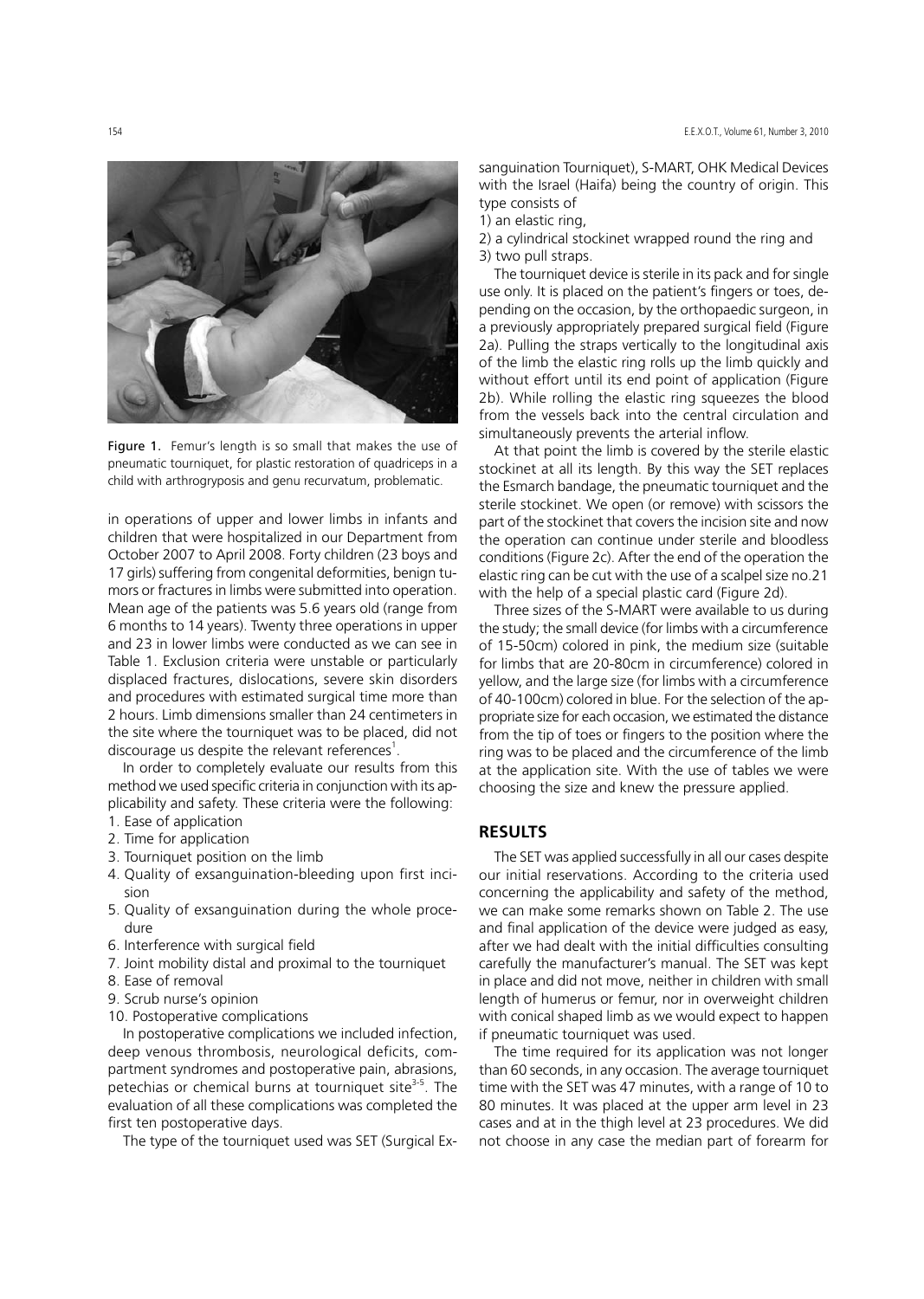|                    | Table 1.   |     |                        |                           |     |                            |                |
|--------------------|------------|-----|------------------------|---------------------------|-----|----------------------------|----------------|
| No.<br><b>Size</b> | Tourniquet |     | Area of<br>application | Procedure<br>time         | Sex | <b>Diagnosis</b>           | Age<br>(years) |
| 1                  | Pink       | 15' | Humerus                | Opening a tendon sheath M |     | Trigger thumb              | 2.3            |
| 2                  | Yellow     | 30' | Humerus                | Excision                  | F   | Wrist ganglion             | 4.2            |
| 3                  | Yellow     | 60' | Humerus                | Finger separating         | M   | Hand Syndactyly            | 2.1            |
| 4                  | Yellow     | 30' | Humerus                | Excision                  | F   | Wrist ganglion             | 7.8            |
| 5                  | Yellow     | 60' | Humerus                | Finger separating         | M   | Hand Syndactyly            | 2.5            |
| 6                  | Pink       | 10' | Humerus                | Opening a tendon sheath A |     | Trigger thumb              | 1.8            |
| 7                  | Yellow     | 45' | Humerus                | <b>ORIF</b>               | F   | Medial epicondyle fracture | 8.5            |
| 8                  | Yellow     | 60' | Humerus                | <b>ORIF</b>               | M   | Olecranon fracture         | 10.2           |
| 9                  | Yellow     | 60' | Thigh                  | Broad syndesmolysis       | M   | Congenital Club foot       | 0.5            |
| 10                 | Pink       | 15' | Humerus                | Opening a tendon sheath F |     | Trigger thumb              | 2.2            |
| 11                 | Pink       | 12' | Humerus                | Opening a tendon sheath F |     | Trigger thumb              | 2.5            |
| 12 <sup>2</sup>    | Yellow     | 60' | Thigh                  | Broad syndesmolysis       | M   | Congenital Club foot       | 0.7            |
| 13                 | Yellow     | 75' | Humerus                | ORIF                      | F   | Monteggia fracture         | 12.5           |
| 14                 | Pink       | 10' | Humerus                | Opening a tendon sheath F |     | Trigger thumb              | 3.2            |
| 15                 | Yellow     | 60' | Humerus                | <b>ORIF</b>               | F   | Humeral condyle fracture   | 8.5            |
| 16                 | Yellow     | 70' | Humerus                | ORIF                      | M   | Forearm fracture           | 10             |
| 17                 | Blue       | 45' | Thigh                  | Excision of the exostosis | M   | Tibial exostosis           | 11.9           |
| 18                 | Pink       | 15' | Humerus                | Opening a tendon sheath M |     | Trigger thumb              | 1.5            |
| 19                 | Yellow     | 60' | Thigh                  | Broad syndesmolysis       | F   | Congenital Club foot       | 0.6            |
| 20                 | Blue       | 80' | Thigh                  | Green-Grice arthrodesis   | M   | Flexible pes valgus        | 13.5           |
| 21                 | Yellow     | 60' | Humerus                | ORIF                      | F   | Radial head fracture       | 10.2           |
| 22                 | Pink       | 12' | Humerus                | Opening a tendon sheath M |     | Trigger thumb              | 2.8            |
| 23                 | Pink       | 20' | Humerus                | Opening a tendon sheath F |     | Trigger thumb              | 1.8            |
| 24                 | Yellow     | 60' | Thigh                  | Broad syndesmolysis       | F   | Congenital Club foot       | 0.7            |
| 25                 | Yellow     | 60' | Humerus                | ORIF                      | F   | Humeral condyle fracture   | 9.5            |
| 26                 | Yellow     | 75' | Humerus                | <b>ORIF</b>               | M   | Monteggia fracture         | 13.8           |
|                    | 27 Blue    | 45' | Thigh                  | Excision of the exostosis | F   | Tibial exostosis           | 12.7           |

operations in the hand or the tibia, for operations in the foot. The exsanguination quality upon first skin incision was excellent, provided no need for hemostasis was apparent. But also during the whole operation the quality of exsanguination remained in the same excellent level provided the applied pressure was stable. The surgical field was not disturbed in any case from the presence of SET and the surgeon fulfilled his duty under absolute sterile and bloodless conditions. The mobility of the joints distal and proximal to the application site was kept free and the SET was removed without any problem. Scrub nurse's opinion was written down, something that is permanently omitted. She was complaining about the use of sterilized scissors to open the applied stockinet in the beginning of the operation (Figure 3) and was concerned about the presence of free particles of cut stockinet near the surgical field that are difficult removed (Figure 4).

As far the postoperative complications are concerned,

we tried to find out which of them were attributed to the use of SET in the first 10 days following the operation. No signs of infection, deep vein thrombosis, neurological deficit, compartment syndrome or postoperative pain at application site were mentioned. In none of our patients did we find signs or symptoms of soft-tissue damage, petechias or chemical skin burns.

# **DISCUSSION**

In this study, we report our experience using a new exsanguination tourniquet in infants and children suffering from congenital deformities, benign tumors or fractures of upper and lower limbs. Our impression is very favorable of the applicability and safety of this method in comparison with the use of traditional tourniquet method. It proved to be very useful in operations conducted only a few cm distally to the axilla or groin area, where the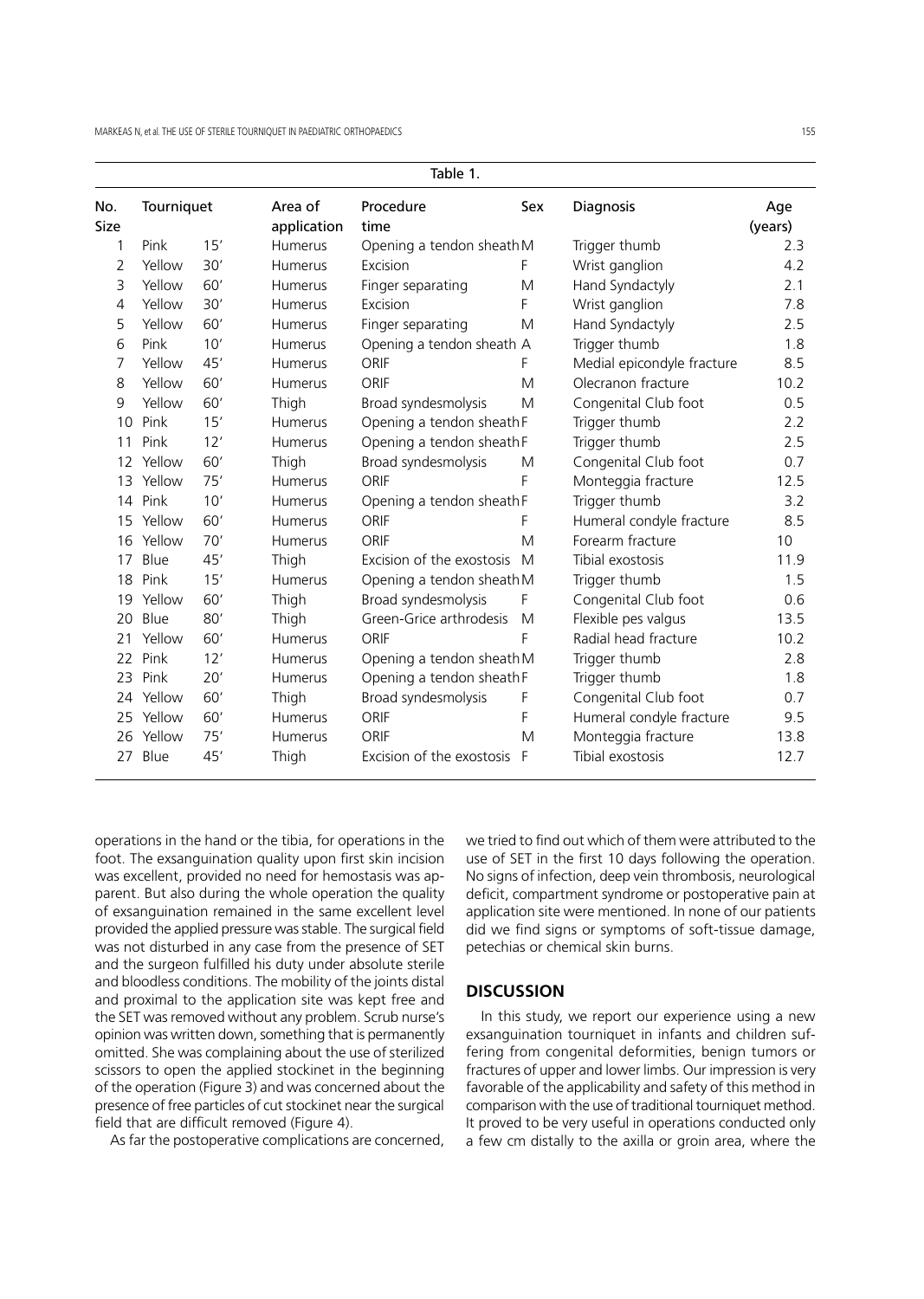|             |                    |     |                        | Table 1. (cont.)                  |     |                            |                |
|-------------|--------------------|-----|------------------------|-----------------------------------|-----|----------------------------|----------------|
| No.<br>Size | Tourniquet<br>time |     | Area of<br>application | Procedure                         | Sex | Diagnosis                  | Age<br>(years) |
| 28          | Pink               | 10' | <b>Humerus</b>         | Opening a tendon sheath F         |     | Trigger thumb              | 3.8            |
| 29          | Yellow             | 30' | Thigh                  | Finger excision                   | F   | Foot polydactyly           | 1.4            |
| 30          | Yellow             | 60' | Thigh                  | Bone grafts                       | M   | Fibular aneurysmal cyst    | 5.5            |
| 31          | Blue               | 45' | Thigh                  | Excision of the exostosis         | F   | Tibial exostosis           | 11.5           |
| 32          | Pink               | 15' | <b>Humerus</b>         | Opening a tendon sheath M         |     | Trigger thumb              | 3.8            |
| 33          | Yellow             | 30' | Thigh                  | Cyst excision                     | F   | Popliteal cyst             | 4.5            |
|             | 34 Yellow          | 60' | Thigh                  | Broad syndesmolysis               | M   | Congenital Club foot       | 0.6            |
|             | 35 Yellow          | 30' | Thigh                  | Finger excision                   | F   | Foot polydactyly           | 1.2            |
|             | 36 Yellow          | 70' | Thigh                  | Quadriceps                        | M   | Arthrogryposis             | 1.2            |
|             |                    |     |                        | plastic restoration               |     |                            |                |
| 37          | Yellow             | 75' | Thigh                  | Open reduction                    | F   | Congenital vertical talus  | 1.5            |
| 38          | Blue               | 60' | Thigh                  | Excision of the nidus             | M   | Osteoma of femoral condyle | 14             |
| 39          | Blue               | 45' | Thigh                  | Excision of the exostosis         | F   | Tibial exostosis           | 3.4            |
| 40          | Blue               | 80' | Thigh                  | Green-Grice arthrodesis           | M   | Flexible pes valgus        | 13.8           |
| 41          | Yellow             | 70' | Thigh                  | Quadriceps plastic<br>restoration | M   | Arthrogryposis             | 1.6            |
| 42          | Yellow             | 75' | Thigh                  | Open reduction                    | F   | Congenital Vertical Talus  | 1.6            |
| 43          | Yellow             | 60' | Thigh                  | Broad syndesmolysis               | M   | Congenital Club foot       | 0.6            |
| 44          | Blue               | 45' | Thigh                  | Removal of Nancy nails            | M   | Fracture of femur          | 12.2           |
| 45          | Yellow             | 60' | Humerus                | ORIF                              | F   | Radial head fracture       | 8.2            |
| 46          | Yellow             | 60' | Thigh                  | Broad syndesmolysis               | M   | Congenital Club foot       | 0.7            |
|             |                    |     |                        |                                   |     |                            |                |

space is insufficient for the use of pneumatic tourniquet. Additionally, it proved to be particularly useful when the children's limbs are small and conical shaped leading the pneumatic tourniquet to migrate distally to its initial position causing loss of cuff pressure, loss of resultant exsanguination and contamination of the surgical field.

The achieved exsanguination was satisfying in such a degree that no major hemostasis was needed, reducing the amount of blood loss. It also helped the surgeon recognize the relevant anatomy especially in hand operations<sup>6</sup>. Application time was minimal (less than 60 seconds) contributing to anesthesiologist's work and to a more straightforward progress of the operation.

The pressure applied by the elastic ring was stable during the whole procedure and depended on the distance between the tip of fingers or toes and the application point, and the circumference at that point. Using tables we were choosing the size and knew the exact pressure applied. For example, in finger-application site distance of 15 to 50cm and circumferences in application point between 14 and 28cm, the pressure varied between 180 and 210mm Hg-pink colored tourniquet. For distances

between 20 and 80cm and circumferences between 24 to 40cm the pressure varied between 230 and 260mm Hg (yellow color). For distances ranging from 40 to 100cm and for circumferences from 24 to 56cm the pressure varied between 260 and 330mmHg (blue color).These pressures while blocking blood flow in the limb, they do not suppress or contuse the tissues $^1$ .

After the removal of the elastic ring no focal problems were found, such as bruises, petechias, chemical burns as in the use of pneumatic tourniquet<sup>4</sup>. We should mention the presence of minor skin signs resembling the signs that a stocking leaves in the skin, which disappear in less than an hour. The elastic tourniquet applies pressure to a small skin surface, apparently much smaller than the surface pressed by the pneumatic tourniquet. As a result of this, we did not find any neurological deficits described with the traditional method<sup>5</sup>.

We preferred to use the ring at the upper arm level or at the thigh to avoid the possibility of postoperative infection from contamination of the surgical field. Some authors have accused pneumatic tourniquet for infection by methicillin resistant staphylococcus aureus (MRSA)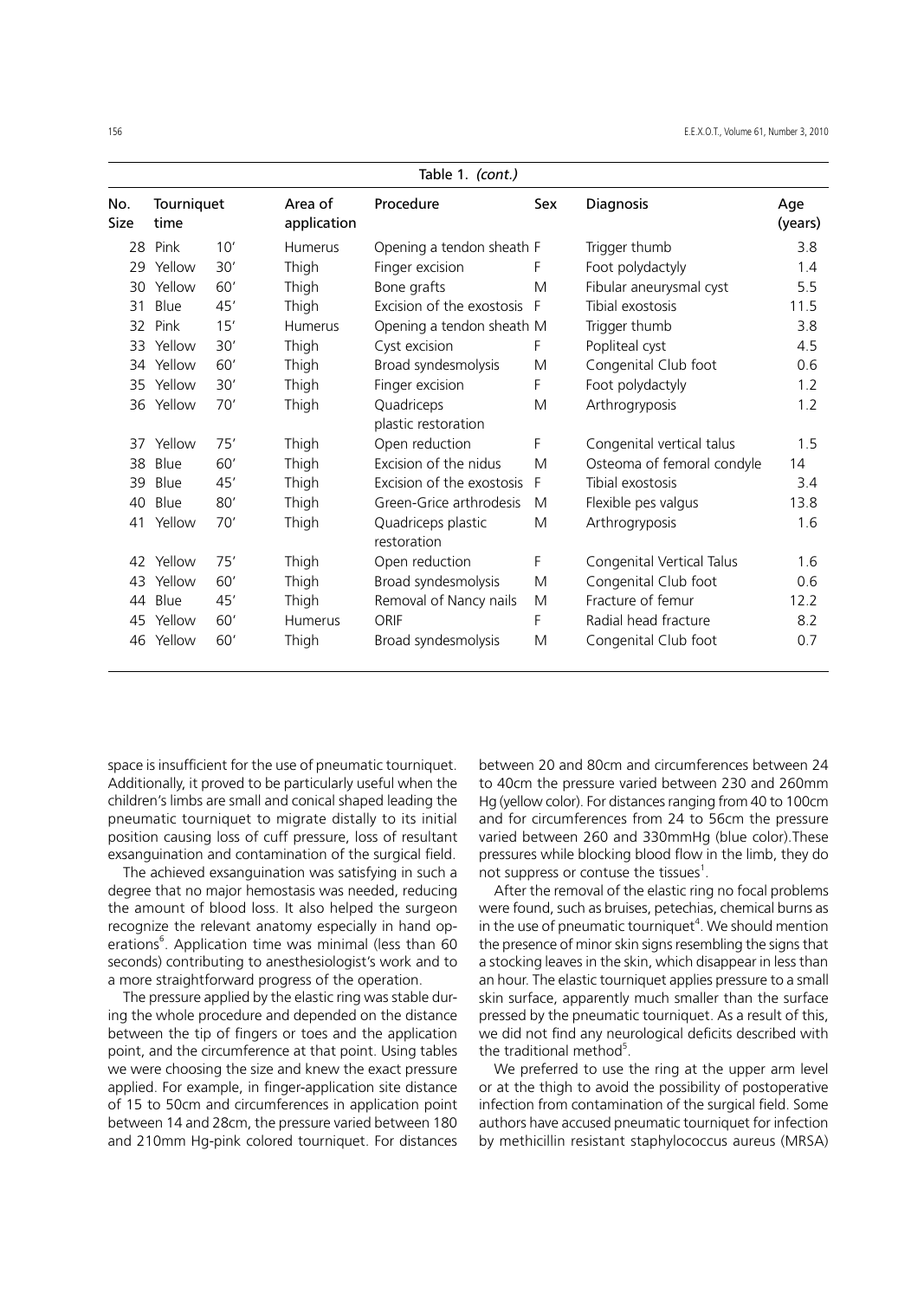MARKEAS N, et al. THE LISE OF STERILE TOLIRNIQUET IN PAEDIATRIC ORTHOPAEDICS 157



Figure 2. Application of the sterile tourniquet in an upper limb with a carpal ganglion. A) It is placed on the patient's fingers by the orthopaedic surgeon, with the surgical field being previously appropriately prepared. B) Pulling the straps vertically to the longitudinal axis of the limb, the elastic ring rolls up the limb quickly and without effort until its end point of application. C) We open (or remove) with scissors the part of the stockinet that covers the incision site. D) After the end of the operation the elastic ring can be cut with the use of a scalpel size no.21 with the help of a special plastic card.

due to its progressive migration during the operation<sup>3,7,8</sup>. No cases of deep venous thrombosis or compartment syndromes were found.

# **CONCLUSIONS**

Sterile tourniquet bandage is a device that combines easy with quick application, decreases the exsanguination time, provides an excellent sterile surgical field and can be used in situations where pneumatic ones are not feasible. As it is applied by the surgeon, its use obviates the need for a technician to secure the tourniquet and make all the calibrations. It can be replaced easily when the operation lasts more than 90 minutes and is free of soft-tissue,

vascular or neurological side effects. However its pressure remains stable (it can not be altered operatively) and can not be used in operations that last over 90 minutes with insufficiency in unstable fractures or dislocations. Summarizing, we could say that we report in this study the superior effectiveness of this device over the traditional method without posing additional problems.

# **REFERENCES**

1. Eidelman M, Katzman A, Bialik V. A novel elastic exsanguination tourniquet as an alternative to the pneumatic cuff in pediatric orthopedic limb surgery. J Pediatr Orthop 2006; 15:379-384.